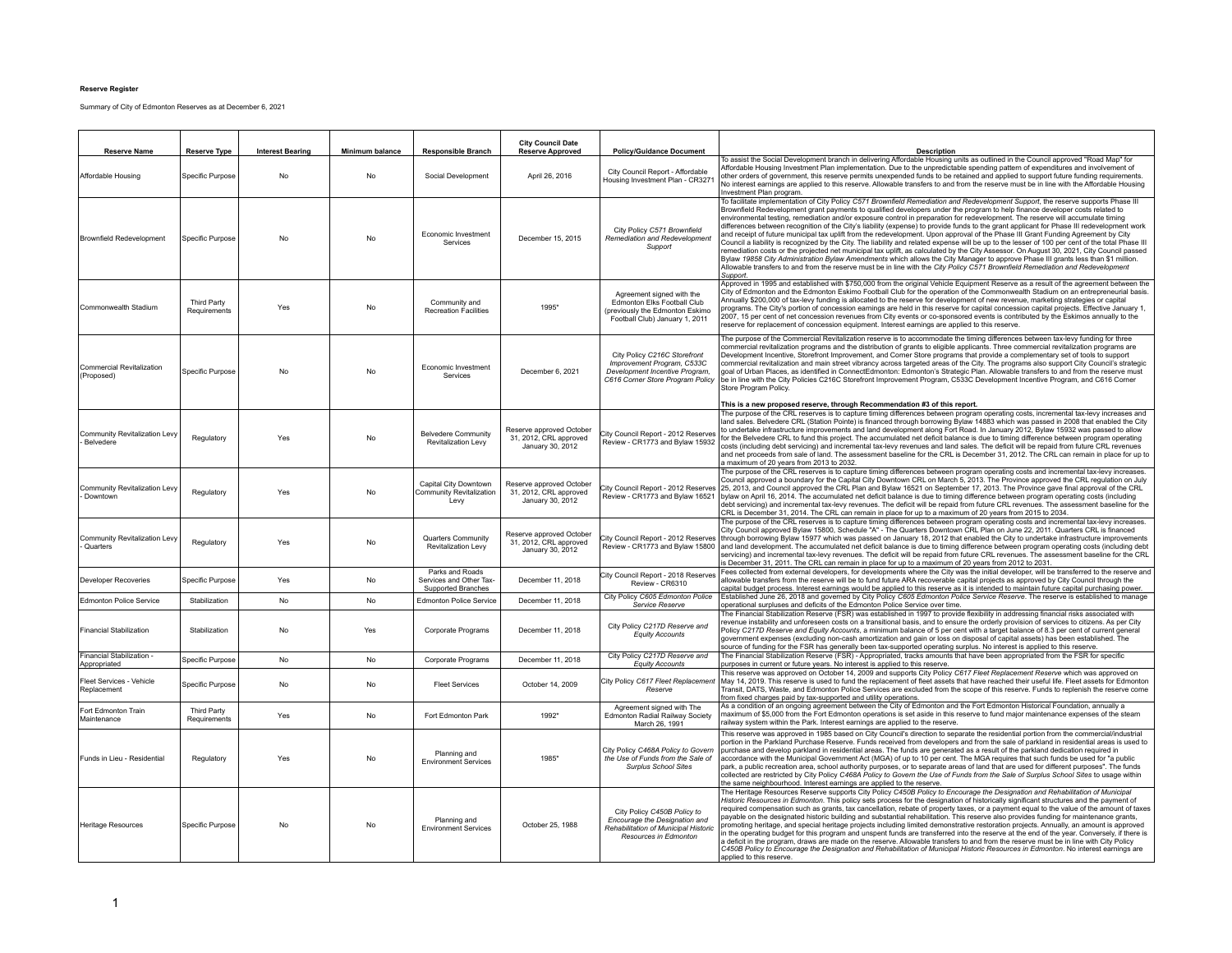## **Reserve Register**

Summary of City of Edmonton Reserves as at December 6, 2021

| <b>Reserve Name</b>                                | <b>Reserve Type</b>                | <b>Interest Bearing</b> | Minimum balance | <b>Responsible Branch</b>                                           | <b>City Council Date</b><br><b>Reserve Approved</b> | <b>Policy/Guidance Document</b>                                                                                                                                                      | <b>Description</b>                                                                                                                                                                                                                                                                                                                                                                                                                                                                                                                                                                                                                                                                                                                                                                                                                                                                                                                                                                                                                                                                                                                                                                                                                                                                                                                                                                                                                                                                                                                                                                                              |
|----------------------------------------------------|------------------------------------|-------------------------|-----------------|---------------------------------------------------------------------|-----------------------------------------------------|--------------------------------------------------------------------------------------------------------------------------------------------------------------------------------------|-----------------------------------------------------------------------------------------------------------------------------------------------------------------------------------------------------------------------------------------------------------------------------------------------------------------------------------------------------------------------------------------------------------------------------------------------------------------------------------------------------------------------------------------------------------------------------------------------------------------------------------------------------------------------------------------------------------------------------------------------------------------------------------------------------------------------------------------------------------------------------------------------------------------------------------------------------------------------------------------------------------------------------------------------------------------------------------------------------------------------------------------------------------------------------------------------------------------------------------------------------------------------------------------------------------------------------------------------------------------------------------------------------------------------------------------------------------------------------------------------------------------------------------------------------------------------------------------------------------------|
| Interim Financing                                  | Specific Purpose                   | No                      | <b>No</b>       | Corporate Programs and<br>Real Estate                               | November 19, 2014                                   | City Council Report - Operating<br>performance Report - CR919,<br>September Operating Performance<br>Report - CR3332, Supplemental<br><b>Operating Budget</b><br>Adjustment - CR6860 | The Interim Financing Reserve was originally approved on November 19, 2014 and later amended on November 29, 2016. The purpose<br>of the reserve is to accommodate timing differences between operating impacts of capital projects and related external funding sources<br>and differences that arise between the timing of cash outflows (budget) and recognition of expenses (accounting) to ensure that the City<br>can levy taxes in a manner that matches the cash outflow of the expenses. Reserve deficit balances will be repaid through external<br>funding sources. No interest earnings are applied to this reserve.                                                                                                                                                                                                                                                                                                                                                                                                                                                                                                                                                                                                                                                                                                                                                                                                                                                                                                                                                                                |
| Local Improvement                                  | Specific Purpose                   | No                      | No              | Corporate Programs                                                  | October 31, 2012                                    | City Council Report - 2012 Reserves<br>Review - CR1773                                                                                                                               | Approved at the October 31, 2012 City Council meeting, this reserve will accumulate the annual difference between local improvement<br>revenues and debt servicing related to local improvements. Allowable transfers to the reserve relate to amounts placed on the tax roll to<br>fund local improvement debt servicing, which will then be transferred out of the reserve as needed to service the debt used to fund local<br>improvement projects. The local improvement will be approved in the capital budget as well as a bylaw. No interest earnings are applied<br>to this reserve.                                                                                                                                                                                                                                                                                                                                                                                                                                                                                                                                                                                                                                                                                                                                                                                                                                                                                                                                                                                                                    |
| LRT                                                | Specific Purpose                   | No                      | No              | LRT Expansion and<br>Renewal and Edmonton<br><b>Transit Service</b> | April 16, 2008                                      | City Council Report - North LRT -<br>Stage 1 Qualico/EPCOR Tunnel<br>Report 2008TD6171                                                                                               | An annual funding level of \$5.0 million is provided from tax-levy and is used to cover any deficiency of the Federal Gas Tax Fund over<br>SLRT debt charges annually with any residual added to the reserve. Furthermore, a multi-year dedicated funding level is provided from<br>tax-levy to support the construction and future operation of the new Valley Line LRT. Allowable transfers from the reserve are to be<br>made available for funding city-wide LRT expansion and will be approved by Council through the operating and capital budget process.<br>No interest earnings are applied to this reserve.                                                                                                                                                                                                                                                                                                                                                                                                                                                                                                                                                                                                                                                                                                                                                                                                                                                                                                                                                                                           |
| Motor Vehicle Insurance                            | Regulatory                         | No                      | Yes             | <b>Legal Services</b>                                               | 1999*                                               | Part. 7, S.825<br>Alberta Insurance Act                                                                                                                                              | This reserve was established to satisfy the requirements of the Superintendent of Insurance. The City self-insures its motor vehicle<br>liability claims and maintains a commercial insurance policy for claims in excess of its retention. As a self insured entity, the City is<br>required to obtain a financial responsibility card from the Superintendent of Insurance for ownership, operation and maintenance of city<br>owned or its leased motor vehicles. To obtain a financial responsibility card, pursuant to Section 825, Part 7 of the Alberta Insurance Act,<br>RSA 2000. Chapter 1-3, the Corporation must maintain a separate insurance fund designated for the sole purpose of satisfying<br>therefrom all Motor Vehicle Liability claims arising from bodily injury to or death of any person, or damage to property of others<br>occasioned by, or arising out of the ownership, maintenance, operation or use of all vehicles owned by, operated by or leased to the City<br>of Edmonton or any entity, owned in whole or in part by the City of Edmonton. The amount of \$2.5 million, in addition to the amount set<br>aside to satisfy third party auto liability and accident benefit claims is the current approved requirement. Since the City records an<br>ongoing liability for claim estimates and pays out of the annual budget set aside for these claims, the established limit in the reserve has<br>remained stable. The reserve balance is invested in the Balanced Fund. Interest earnings on the investments form part of the corporate<br>investment earnings budget. |
| Natural Areas                                      | Specific Purpose                   | Yes                     | No              | Planning and<br><b>Environment Services</b>                         | March 2, 1999                                       | City Policy C531 Natural Area<br>Systems                                                                                                                                             | Approved March 2, 1999, the Natural Areas reserve was established to facilitate the acquisition and conservation of environmentally<br>sensitive natural areas, as per City Policy C531 Natural Area Systems. Bylaw 15164, approved July 22, 2009 expanded the purpose of<br>the reserve to facilitate the repayment of debt incurred in the purchase of natural areas. The expected source of funding is \$1 million<br>transferred annually from tax levy through the budget process. Allowable transfers to and from the reserve must be in line with City<br>Policy C531 Natural Area Systems. Interest earnings are applied to the reserve.                                                                                                                                                                                                                                                                                                                                                                                                                                                                                                                                                                                                                                                                                                                                                                                                                                                                                                                                                                |
| Neighbourhood Renewal                              | Specific Purpose                   | No                      | No              | <b>Building Great</b><br>Neighbourhoods                             | March 11, 2009                                      | City Policy C595A_Neighbourhood<br>Renewal Program.                                                                                                                                  | The Neighbourhood Renewal reserve will contain tax funding dedicated to the Neighbourhood Renewal Program net of annual<br>expenditures, as approved through the annual City budget process, as per City Policy C595A Neighbourhood Renewal Program. No<br>interest is applied to this reserve.                                                                                                                                                                                                                                                                                                                                                                                                                                                                                                                                                                                                                                                                                                                                                                                                                                                                                                                                                                                                                                                                                                                                                                                                                                                                                                                 |
| Parkland                                           | Regulatory                         | Yes                     | No              | Planning and<br><b>Environment Services</b>                         | Nov 14, 1978                                        | Council Motion - Revision of<br>Guidelines for the use of Monies<br>Deposited in the Parkland Purchase<br>Reserve Account                                                            | The reserve receives funds from developer levies, the sale of municipal reserve lands in industrial and commercial areas, proceeds from<br>the sale of municipal reserve land in the river valley communities (where land was originally purchased with Parkland Reserve funds)<br>and money received from the rental of City property on park land. The Municipal Government Act (MGA) requires that such funds must<br>be used for "a public park, a public recreation area, school authority purposes, or to separate areas of land that are used for different<br>purposes". The funds collected can be used anywhere in the City for the required purposes. Interest earnings are applied to the reserve.                                                                                                                                                                                                                                                                                                                                                                                                                                                                                                                                                                                                                                                                                                                                                                                                                                                                                                  |
| Pay-As-You-Go capital                              | Specific Purpose                   | No                      | No              | Corporate Programs                                                  | December 11, 2018                                   | City Policy C217D Reserve and<br><b>Equity Accounts</b>                                                                                                                              | Pay-As-You-Go (PAYG) funding is largely made available from annual investment income, the Ed Tel Endowment Fund dividend, and<br>property taxes. Annually the approved PAYG operating funds will be transferred to the reserve. Amounts will be transferred from the<br>reserve to fund tax-supported operations (excluding Edmonton Police Services) capital projects as approved by City Council through the<br>capital budget process. Over the capital budget cycle, total withdrawals from the reserve cannot exceed total available funding. In order<br>to provide the necessary flexibility in the use of PAYG funds to manage the general government operations capital program, in any year<br>of the current capital budget cycle funds may be withdrawn from the reserve in excess of available funding. At the end of the capital<br>budget cycle, the reserve must be in a surplus or balanced position. Sufficient PAYG funds need to be available in the current capital<br>budget cycle to fund the total cost of approved capital projects to be funded with PAYG, including those costs with cash flows extending<br>beyond the current capital budget cycle. Proceeds from the sale of capital assets paid for with PAYG funds are to be transferred to the<br>reserve to be used to fund future capital projects.                                                                                                                                                                                                                                                                          |
| Pay-As-You-Go capital -<br>Edmonton Police Service | Specific Purpose                   | No                      | no              | <b>Edmonton Police Service</b>                                      | December 11, 2018                                   | City Policy C217D Reserve and<br><b>Equity Accounts</b>                                                                                                                              | Pay-As-You-Go (PAYG) funding for Edmonton Police Services comprises property taxes. Annually the approved PAYG operating funds<br>will be transferred to the reserve. Amounts will be transferred from the reserve to fund Edmonton Police Services capital projects as<br>approved by City Council through the capital budget process. Over the capital budget cycle, total withdrawals from the reserve cannot<br>exceed total available funding. In order to provide the necessary flexibility in the use of PAYG funds to manage the Edmonton Police<br>Services capital program, in any year of the current capital budget cycle funds may be withdrawn from the reserve in excess of available<br>funding. At the end of the capital budget cycle, the reserve must be in a surplus or balanced position. Sufficient PAYG funds need to be<br>available in the current capital budget cycle to fund the total cost of approved capital projects to be funded with PAYG, including those<br>costs with cash flows extending beyond the current capital budget cycle. Proceeds from the sale of capital assets paid for with PAYG<br>funds are to be transferred to the reserve to be used to fund future capital projects.                                                                                                                                                                                                                                                                                                                                                                                 |
| Perpetual Care                                     | Specific Purpose                   | Yes                     | No              | Community and<br><b>Recreation Facilities</b>                       | November 20, 2012                                   | Municipal Cemeteries - Council<br>Renort 6.7                                                                                                                                         | The Perpetual Care Reserve is used for preservation, improvement, embellishment, and maintenance in perpetuity of the municipal<br>cemeteries. 25 per cent of specific cemetery revenue is applied to the reserve at the time revenue is recognized. Investment earnings on<br>the fund balance are redirected back to the reserve.                                                                                                                                                                                                                                                                                                                                                                                                                                                                                                                                                                                                                                                                                                                                                                                                                                                                                                                                                                                                                                                                                                                                                                                                                                                                             |
| Planning and Development                           | Stabilization                      | No                      | Yes             | <b>Development Services</b>                                         | November 29, 2012                                   | City Policy C610 Fiscal Policy for<br>the Planning and Development<br><b>Business</b>                                                                                                | Approved by Council on November 27, 2018 as part of City Policy C610 Fiscal Policy for the Planning and Development Business. The<br>purpose of the reserve is to manage the long term fiscal sustainability of the Planning and Development Business. The balance in the<br>reserve represents the appropriated accumulated surplus of the Planning and Development Business over time. This reserve is only<br>ntended to stabilize the Planning and Development Business over long periods of time and is not to support any other activities,<br>including tax-supported operations. The reserve has a minimum balance of 30 per cent of annual budgeted operating expenses for the<br>Planning and Development Business, with a target balance of 75 per cent. No interest is applied to this reserve. This reserve replaces<br>the previous Current Planning Reserve.                                                                                                                                                                                                                                                                                                                                                                                                                                                                                                                                                                                                                                                                                                                                     |
| Revolving Industrial Servicing<br>Fund             | Specific Purpose                   | Yes                     | No              | <b>Development Services</b>                                         | March 3, 2015                                       | City Policy C533A Revolving<br><b>Industrial Servicing Fund</b>                                                                                                                      | The purpose of this reserve is to facilitate implementation of City Policy C533A Revolving Industrial Servicing Fund. The City provides<br>rebates to Front End Developers that undertake construction of cost shareable infrastructure. The City often borrows debt in order to<br>provide these rebates. Front End Developers are eligible for a rebate providing they construct End-User Development that increases the<br>taxable property assessment by \$10 million or more (excluding machinery and equipment). The source of funding for this reserve will be<br>50 per cent of the incremental property tax revenue from these End-User Developments and recoveries from subsequent developers<br>attributable to the City, and these will be used to offset related debt servicing costs first. Additional recoveries shall be deposited into the<br>reserve to fund future rebates. Interest earnings are applied to the reserve.                                                                                                                                                                                                                                                                                                                                                                                                                                                                                                                                                                                                                                                                    |
| Rogers Place Arena Capital                         | <b>Third Party</b><br>Requirements | Yes                     | No              | Corporate Programs                                                  | December 15, 2015                                   | City Council Report - 2015 Reserves<br>Review - CR2860                                                                                                                               | The ticket surcharge agreement between the City of Edmonton and the Edmonton Arena Corporation identifies ticket surcharge<br>revenues of \$375,000 per quarter (\$1.5 million annually) and will be transferred to the reserve quarterly. Allowable transfers from the<br>reserve to fund capital repairs defined as City Costs and detailed in schedule B of the lease agreement with Edmonton Arena Corp.<br>Interest earnings are applied to the reserve.                                                                                                                                                                                                                                                                                                                                                                                                                                                                                                                                                                                                                                                                                                                                                                                                                                                                                                                                                                                                                                                                                                                                                   |